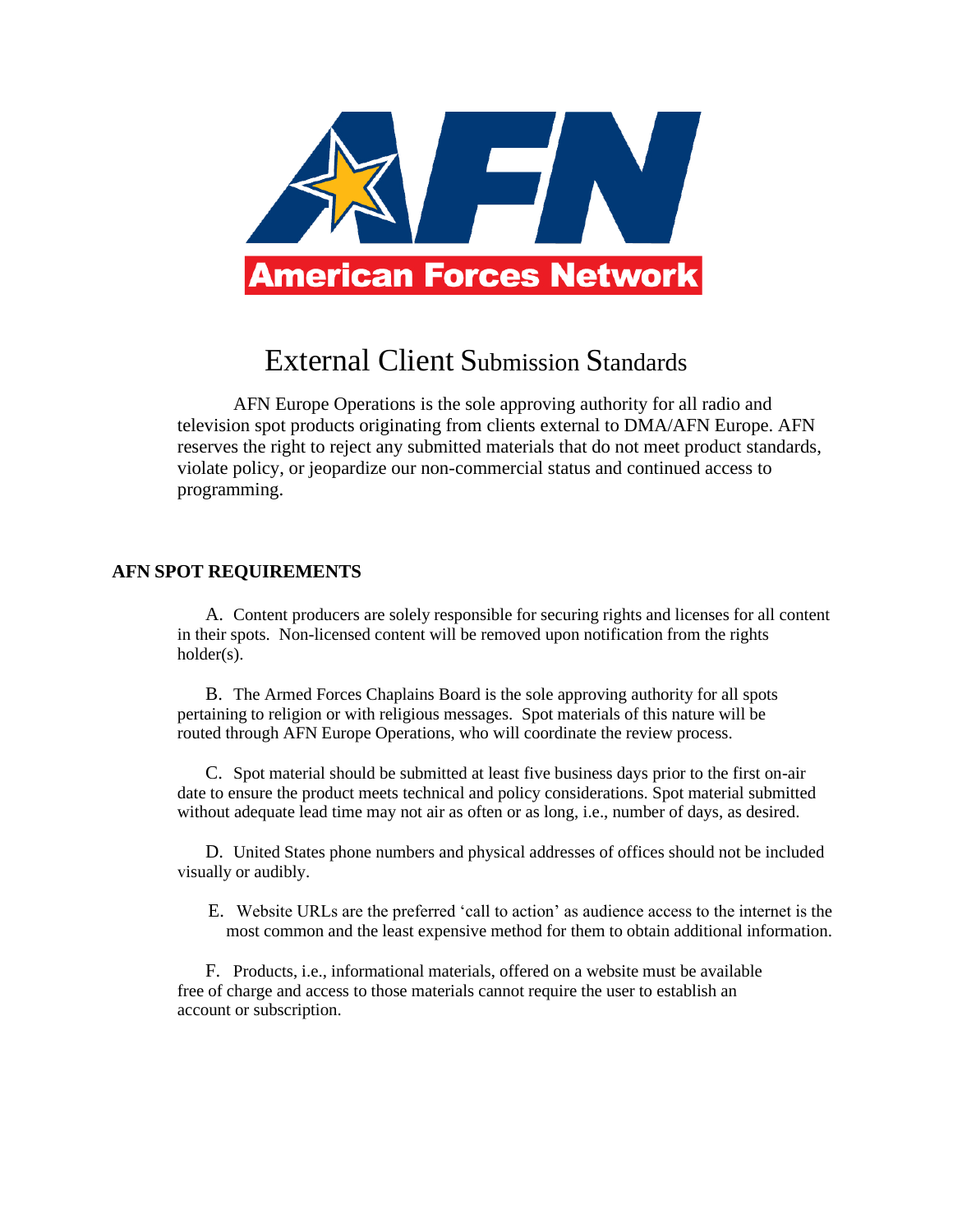## **PROCEDURES**

- 1. Video should be exported at 00:30:00 for a 30 second product and 00:00:59:29 for a 60 second product.
- 2. Insert 00:00:00:15 frames of black video
	- a. Set in and out point for 00:00:00:15 frames.
- 3. Insert your finished video product.
	- a. The first frame of your video and audio should now start at exactly 00:00:00:15 frames.
	- b. The last frame of your video and audio should be 00:00:29:14 for a 30 second product and 00:59:14:00 for a 60 second product.
- 4. Insert 00:00:00:14 frames of black video immediately following your finished product.
	- a. The total project of should now be 00:00:30:00 for a 30 second product and 00:00:59:29 for a 60 second product.



- 5. Check your audio levels.
	- a. Audio must be in stereo and equal on both channels.
	- b. The levels should have an average of -15DB and NOT exceed -10DB
	- c. If your audio levels exceed -10DB even once, you can apply a hard limiter to adjust.
		- i. Effects  $+$  Audio Effects  $+$  Hard Limiter
		- ii. Drag the Hard Limiter effect on to your audio track
		- iii. In "Effects Control" expand the Hard Limiter options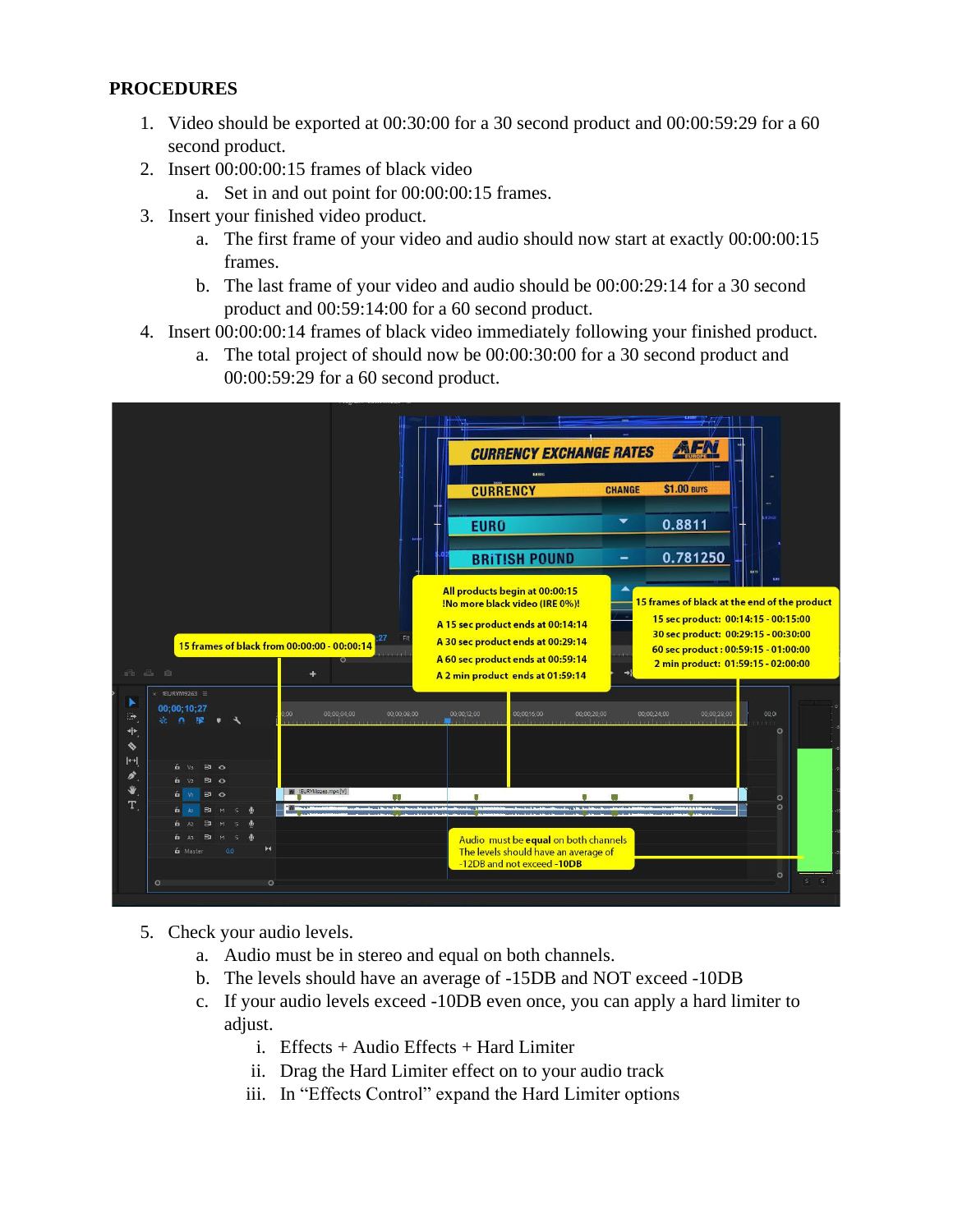- iv. Expand the "Individual Parameters"
- v. Set "Maximum Amplitude to -6DB
- 6. Export your product.
	- a. File + Export + Media
	- b. Export settings
		- i. Format: H.264
		- ii. Preset: High Quality 720p HD
		- iii. Ensure frame rate is 29.97 Drop Frame
		- iv. Ensure dimensions are 1280 x 720